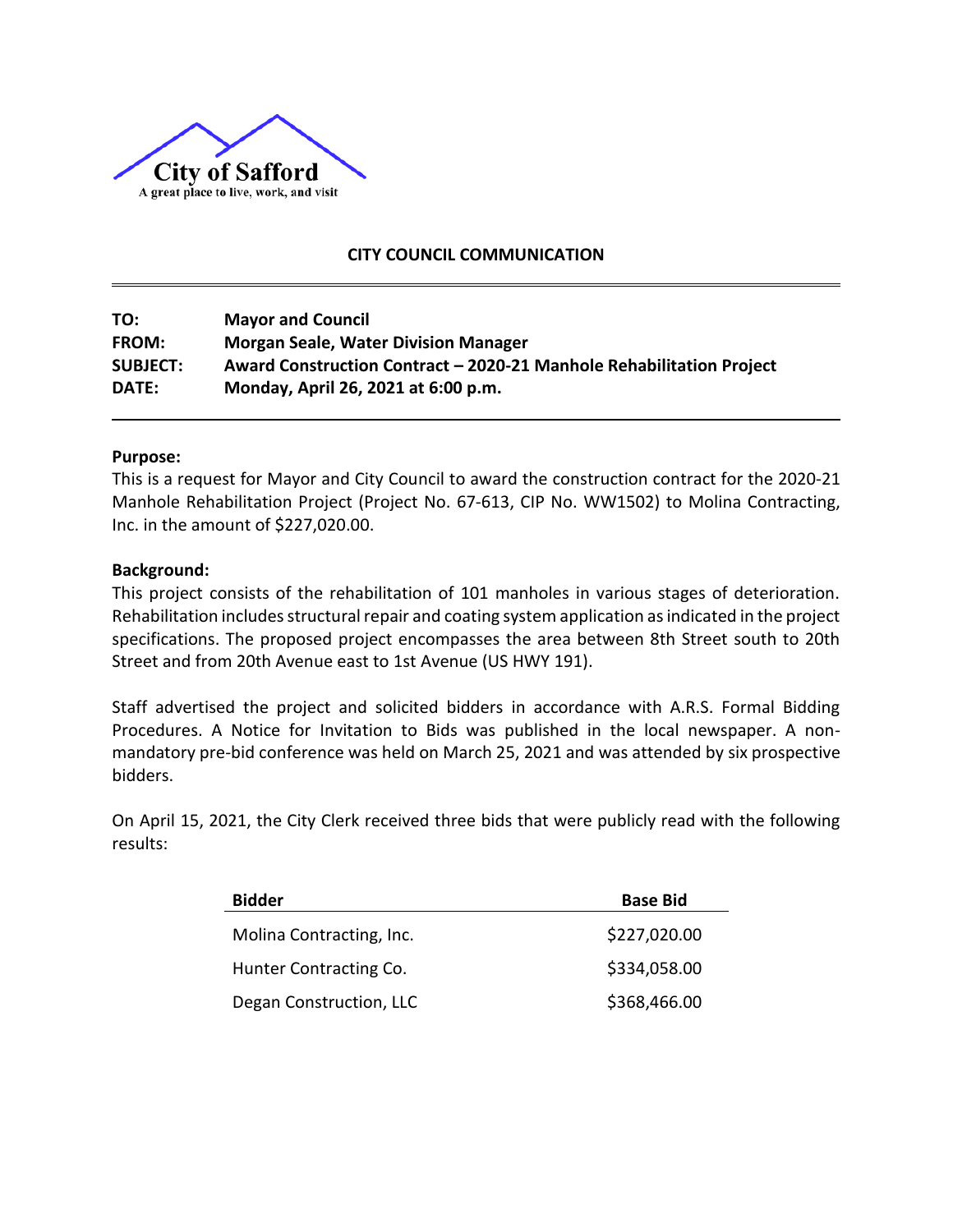### **Analysis and Recommendation:**

Staff evaluated the bids based on the requirements stated in the bidding documents. Staff has found that Molina Contracting, Inc. is the lowest responsive bidder and is qualified to complete the work, as specified for this project.

Therefore, the total contract award for Molina Contracting, Inc. is recommended as:

## **Construction Contract \$227,020.00**

Work is anticipated to begin in May 2021 and is expected to be substantially complete within 90 calendar days.

| Item                         | Cost         |
|------------------------------|--------------|
| 2021 Capital Budget:         | \$314,000.00 |
| <b>Construction Contract</b> | \$227,020.00 |
| <b>Budget Balance</b>        | 86,980.00    |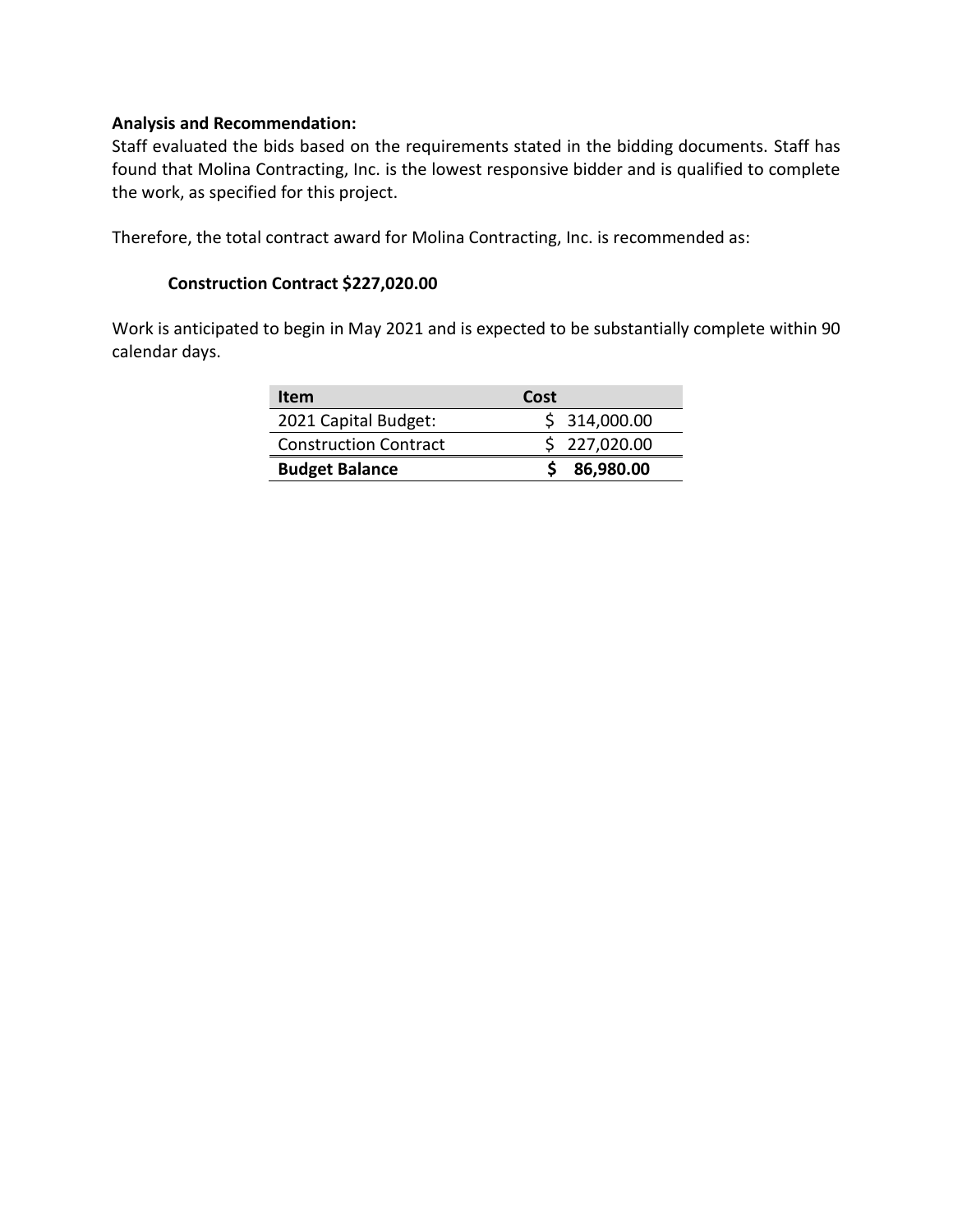|                              |                     |        |          |                            |          |          |                 | <b>BID ANALYSIS</b> |                             |                                |       |                  |            |  |  |
|------------------------------|---------------------|--------|----------|----------------------------|----------|----------|-----------------|---------------------|-----------------------------|--------------------------------|-------|------------------|------------|--|--|
| <b>Bid Opening Date:</b>     |                     |        |          |                            | 04/15/21 |          |                 |                     | Project No.: 67-613         |                                |       |                  |            |  |  |
| Bid Opening Time:            |                     |        |          |                            | 3:00 PM  |          |                 |                     |                             | Project Name: 2020-21 MH Rehab |       |                  |            |  |  |
| <b>Bid Opening Location:</b> |                     |        |          | City Hall - Clerk's Office |          |          |                 |                     | <b>Construction Budget:</b> |                                |       |                  |            |  |  |
|                              |                     |        |          |                            |          |          |                 |                     | Engineer: City of Safford   |                                |       |                  |            |  |  |
|                              |                     |        |          |                            |          | Non      |                 |                     | Alternate                   |                                |       |                  |            |  |  |
|                              | Addenda             | Subs   | License  | Bid                        | Qual     | Collusio |                 |                     |                             |                                |       |                  |            |  |  |
| Bidder                       | Received            | Listed | Verified | Bond                       | Stmt     | n        | <b>Base Bid</b> |                     | No. 1                       | No. 2                          | No. 3 | <b>Bid Total</b> |            |  |  |
| Molina Contracting Co.       | X                   | X      | X        | X                          | X        | X        | \$              | 227,020.00          |                             |                                |       | \$               | 227,020.00 |  |  |
| Hunter Contracting Co.       | X                   | X      | X        | X                          | X        | X        | \$              | 334,058.00          |                             |                                |       | \$               | 334,058.00 |  |  |
| Degan Construction, LLC      | X                   | X      | X        | X                          | X        | X        | \$              | 368,466.00          |                             |                                |       | \$               | 368,466.00 |  |  |
|                              |                     |        |          |                            |          |          |                 |                     |                             |                                |       | \$               |            |  |  |
|                              |                     |        |          |                            |          |          |                 |                     |                             |                                |       | \$               |            |  |  |
|                              |                     |        |          |                            |          |          |                 |                     |                             |                                |       | \$               |            |  |  |
|                              |                     |        |          |                            |          |          |                 |                     |                             |                                |       |                  |            |  |  |
|                              |                     |        |          |                            |          |          |                 |                     |                             |                                |       |                  |            |  |  |
|                              |                     |        |          |                            |          |          |                 |                     |                             |                                |       |                  |            |  |  |
|                              |                     |        |          |                            |          |          |                 |                     |                             |                                |       |                  |            |  |  |
|                              | Scope of Alternates |        |          |                            |          |          |                 |                     |                             |                                |       |                  |            |  |  |
|                              | Alternate No. 1:    |        |          |                            |          |          |                 |                     |                             |                                |       |                  |            |  |  |
|                              | Alternate No. 2:    |        |          |                            |          |          |                 |                     |                             |                                |       |                  |            |  |  |
|                              | Alternate No. 3:    |        |          |                            |          |          |                 |                     |                             |                                |       |                  |            |  |  |